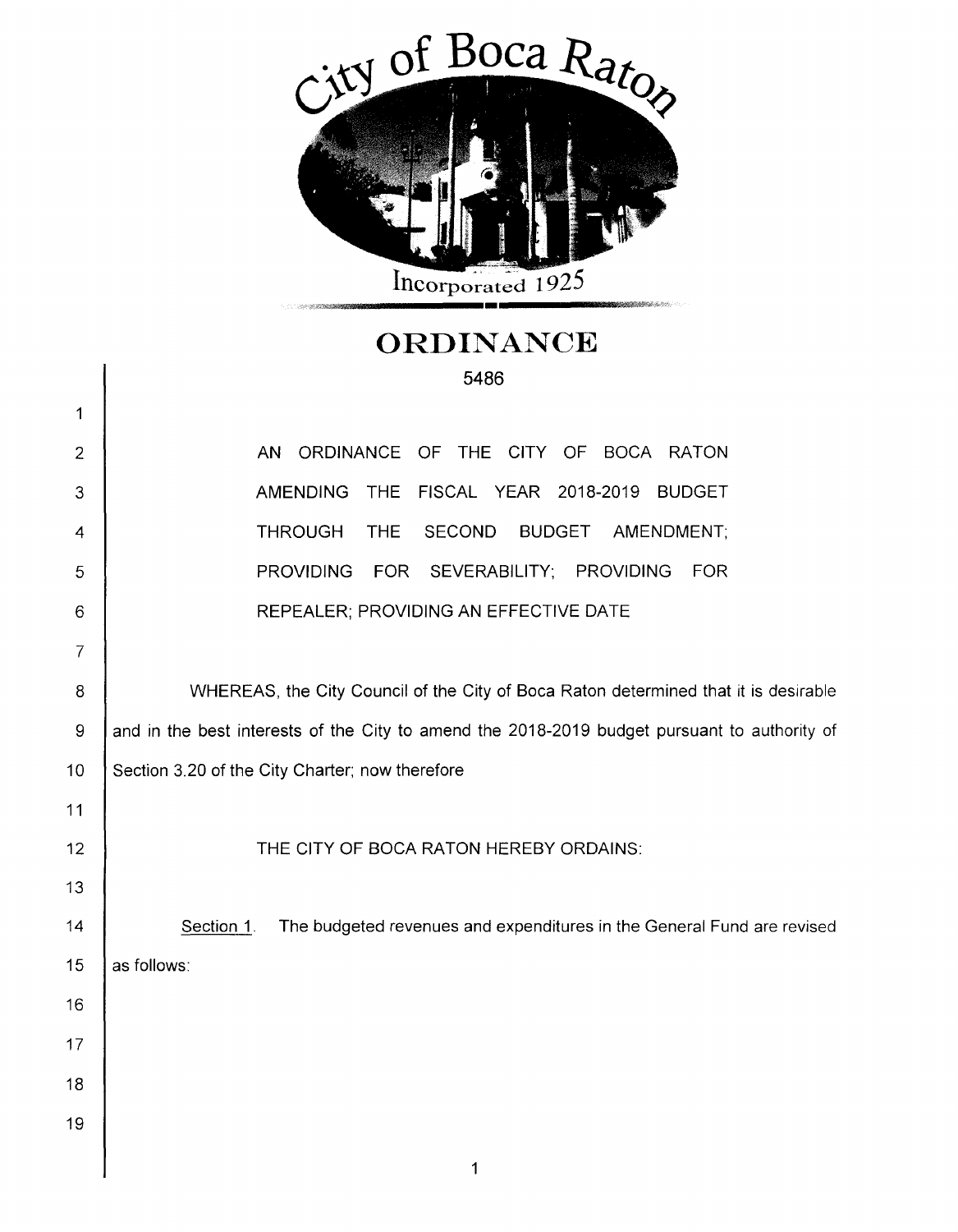| 1              |                                                                                           | Revenue | <b>Expenditures</b> |  |  |
|----------------|-------------------------------------------------------------------------------------------|---------|---------------------|--|--|
| $\overline{2}$ | 001-7801-519.82-02 Cultural Sponsorship                                                   |         | \$650,000           |  |  |
| 3              | 001-7999-584.99-01 Reserves                                                               |         | (650,000)           |  |  |
| 4              |                                                                                           |         |                     |  |  |
| 5<br>6         |                                                                                           | \$0     | \$0                 |  |  |
| 7              |                                                                                           |         |                     |  |  |
|                | Section 2. If any section, subsection, clause or provision of this ordinance is held      |         |                     |  |  |
| 8              | invalid, the remainder shall not be affected by such invalidity.                          |         |                     |  |  |
| 9              | Section 3. All ordinances and resolutions or parts of ordinances and resolutions and      |         |                     |  |  |
| 10             | all sections and parts of sections in conflict herewith shall be and hereby are repealed. |         |                     |  |  |
| 11             | Section 4. This ordinance shall take effect immediately upon adoption.                    |         |                     |  |  |
| 12             | PASSED AND ADOPTED by the City Council of the City of Boca Raton this 14 day              |         |                     |  |  |
| 13             | $-$ , 2019.<br>May<br>of j                                                                |         |                     |  |  |
| 14             |                                                                                           |         |                     |  |  |
| 15             |                                                                                           |         |                     |  |  |
| 16             | CITY OF BOCA RATON, FLORIDA                                                               |         |                     |  |  |
| 17             | ATTEST:                                                                                   |         |                     |  |  |
| 18             | 1 ct sines                                                                                |         |                     |  |  |
| 19<br>20<br>21 | Scott Singer, Mayor<br>Susan S. Saxton,                                                   |         |                     |  |  |
| 22             | Approved as to form:                                                                      |         |                     |  |  |
| 23             |                                                                                           |         |                     |  |  |
| 24             |                                                                                           |         |                     |  |  |
| 25<br>26       | ha Grub'Frieser<br>ेॉty Attorney                                                          |         |                     |  |  |
| 27             |                                                                                           |         |                     |  |  |
| 28             |                                                                                           |         |                     |  |  |
| 29             |                                                                                           |         |                     |  |  |
| 30             |                                                                                           |         |                     |  |  |
|                | $\overline{2}$                                                                            |         |                     |  |  |